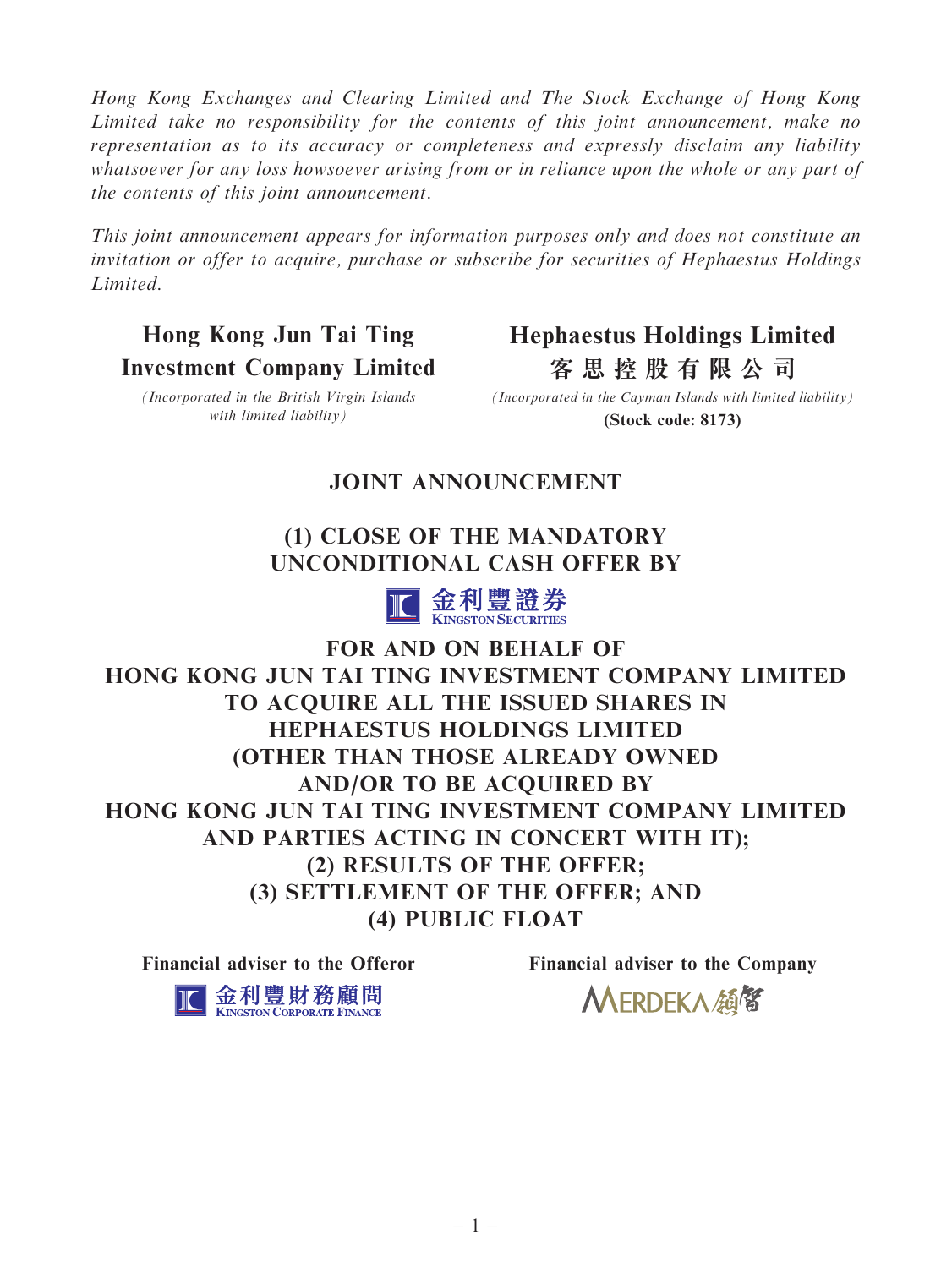# CLOSE OF THE OFFER

The Offeror and the Company jointly announce that the Offer was closed at 4: 00 p.m. on Tuesday, 18 January 2022 and was not revised or extended by the Offeror.

## RESULTS OF THE OFFER

As at 4: 00 p.m. on the Closing Date, being the latest time and date for acceptance of the Offer, valid acceptances had been received in respect of a total of 4,121,271 Offer Shares, representing approximately 1.91% of the entire issued share capital of the Company as at the date of this joint announcement.

## SETTLEMENT OF THE OFFER

Remittances in respect of the cash consideration (after deducting the seller's Hong Kong ad valorem stamp duty) payable for the Offer Shares tendered under the Offer will be despatched to the Independent Shareholders accepting the Offer by ordinary post at their own risk as soon as possible, but in any event within seven (7) Business Days following the date of receipt by the Registrar of all relevant documents required to render such acceptance complete and valid in accordance with the Takeovers Code.

The latest date of posting of remittance in respect of valid acceptances received under the Offer is Thursday, 27 January 2022.

## PUBLIC FLOAT OF THE SHARES

Immediately after the close of the Offer and as at the date of this joint announcement, subject to the completion of the transfer to the Offeror of those Offer Shares acquired by it under the Offer (in respect of which valid acceptances were received), 52,277,887 Shares, representing approximately 24.28% of the entire issued share capital of the Company as at the date of this joint announcement, are held by the public (as defined under the GEM Listing Rules). Accordingly, as at the date of this joint announcement, the Company does not satisfy the minimum public float requirement under Rule 11.23(7) of the GEM Listing Rules. As such, the Company has made an application to the Stock Exchange for a temporary waiver from strict compliance with Rule 11.23(7) of the GEM Listing Rules. Appropriate steps will be taken by the Company and the Offeror to ensure public float of the Company will be restored as soon as practicable.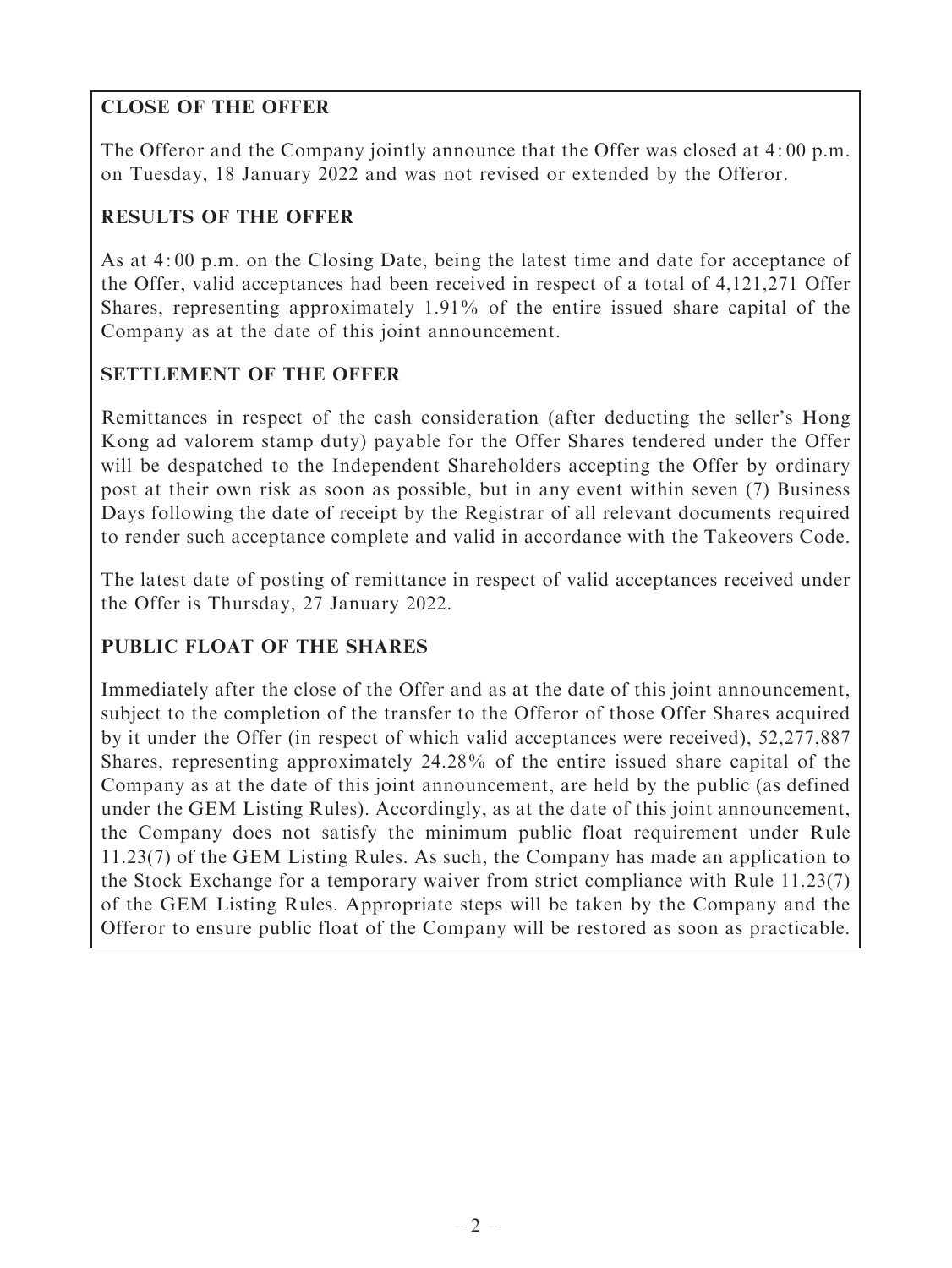References are made to (i) the announcement dated 6 December 2021 jointly issued by Hong Kong Jun Tai Ting Investment Company Limited (the ''Offeror'') and Hephaestus Holdings Limited (the "Company") in relation to, among others, the Offer; and (ii) the composite offer and response document dated 28 December 2021 (the ''Composite Document'') jointly issued by the Offeror and the Company in relation to the Offer. Unless otherwise stated, capitalised terms used herein shall have the same meanings as those defined in the Composite Document.

## CLOSE OF THE OFFER

The Offeror and the Company jointly announce that the Offer was closed at 4: 00 p.m. on Tuesday, 18 January 2022 (the "Closing Date") and was not revised or extended by the Offeror.

### RESULTS OF THE OFFER

As at 4: 00 p.m. on the Closing Date, being the latest time and date for acceptance of the Offer, valid acceptances had been received in respect of a total of 4,121,271 Offer Shares, representing approximately 1.91% of the entire issued share capital of the Company as at the date of this joint announcement.

### SETTLEMENT OF THE OFFER

Remittances in respect of the cash consideration (after deducting the seller's Hong Kong ad valorem stamp duty) payable for the Offer Shares tendered under the Offer will be despatched to the Independent Shareholders accepting the Offer by ordinary post at their own risk as soon as possible, but in any event within seven (7) Business Days following the date of receipt by the Registrar of all relevant documents required to render such acceptance complete and valid in accordance with the Takeovers Code.

The latest date of posting of remittance in respect of valid acceptances received under the Offer is Thursday, 27 January 2022.

#### SHAREHOLDING STRUCTURE OF THE COMPANY

Immediately before Completion and prior to the commencement of the Offer Period (i.e. 6 December 2021), the Offeror and parties acting in concert with it did not own, control or have direction over any Shares or other relevant securities (as defined in Note 4 to Rule 22 of the Takeovers Code) of the Company. Upon Completion and immediately prior to commencement of the Offer Period, the Offeror and parties acting in concert with it were interested in a total of 158,947,368 Shares, representing approximately 73.81% of the entire issued share capital of the Company.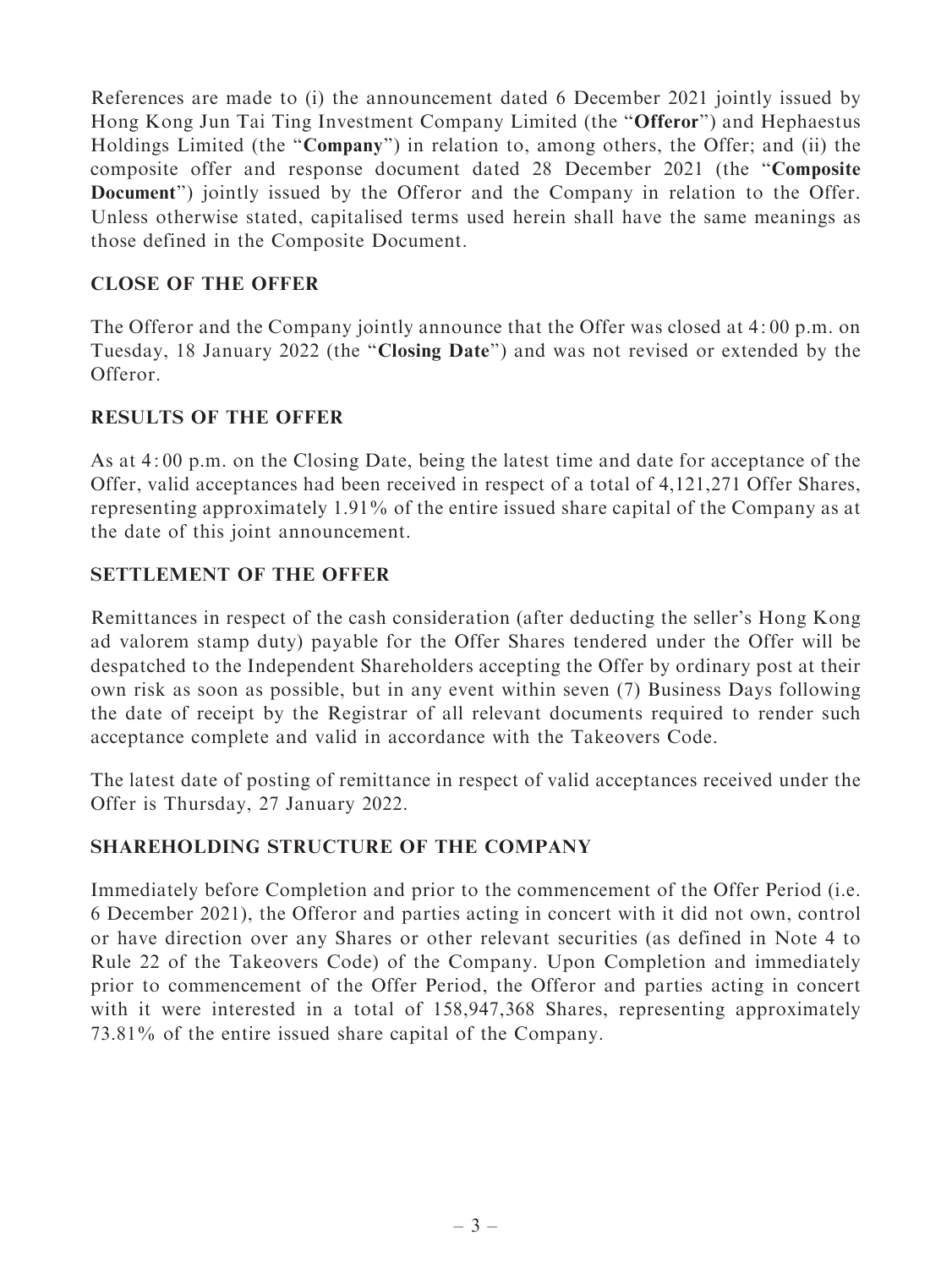Taking into account the valid acceptances in respect of 4,121,271 Offer Shares under the Offer (subject to the completion of the transfer to the Offeror of such Offer Shares acquired by it under the Offer), immediately after the close of the Offer, the Offeror and parties acting in concert with it were interested in a total of 163,068,639 Shares, representing approximately 75.72% of the entire issued share capital of the Company as at the date of this joint announcement.

Save as disclosed above, none of the Offeror and parties acting in concert with it (i) held, controlled or directed any Shares and rights over Shares immediately before the commencement of the Offer Period; nor (ii) has acquired or agreed to acquire any Shares or rights over Shares during the Offer Period. Further, neither the Offeror nor any parties acting in concert with it have borrowed or lent any relevant securities (as defined in Note 4 to Rule 22 of the Takeovers Code) of the Company during the Offer Period and up to and including the date of this joint announcement.

The following table sets out the shareholding structure of the Company (i) immediately after Completion and before the commencement of the Offer Period; and (ii) immediately after the close of the Offer (assuming that the transfer to the Offeror of those Offer Shares acquired by the Offeror under the Offer has been completed) and as at the date of this joint announcement:

|                                                   | <b>Immediately after Completion</b><br>and before the commencement of<br>the Offer Period |                                  | Immediately after the close of the<br>Offer (assuming that the transfer to<br>the Offeror of those Offer Shares<br>acquired by the Offeror under the<br>Offer has been completed) and as at<br>the date of this joint announcement |        |
|---------------------------------------------------|-------------------------------------------------------------------------------------------|----------------------------------|------------------------------------------------------------------------------------------------------------------------------------------------------------------------------------------------------------------------------------|--------|
|                                                   |                                                                                           | Number of Shares % approximately | Number of Shares % approximately                                                                                                                                                                                                   |        |
| Offeror and parties acting in<br>concert with it. | 158,947,368                                                                               | 73.81                            | 163,068,639                                                                                                                                                                                                                        | 75.72  |
| Other Shareholders                                | 56,399,158                                                                                | 26.19                            | 52,277,887                                                                                                                                                                                                                         | 24.28  |
| <b>Total</b>                                      | 215,346,526                                                                               | 100.00                           | 215,346,526                                                                                                                                                                                                                        | 100.00 |

#### SHAREHOLDING STRUCTURE

#### PUBLIC FLOAT

Immediately after the close of the Offer and as at the date of this joint announcement, subject to the completion of the transfer to the Offeror of those Offer Shares acquired by it under the Offer (in respect of which valid acceptances were received), 52,277,887 Shares, representing approximately 24.28% of the entire issued share capital of the Company as at the date of this joint announcement, are held by the public (as defined under the GEM Listing Rules). Accordingly, as at the date of this joint announcement, the Company does not satisfy the minimum public float requirement under Rule 11.23(7) of the GEM Listing Rules. As such, the Company has made an application to the Stock